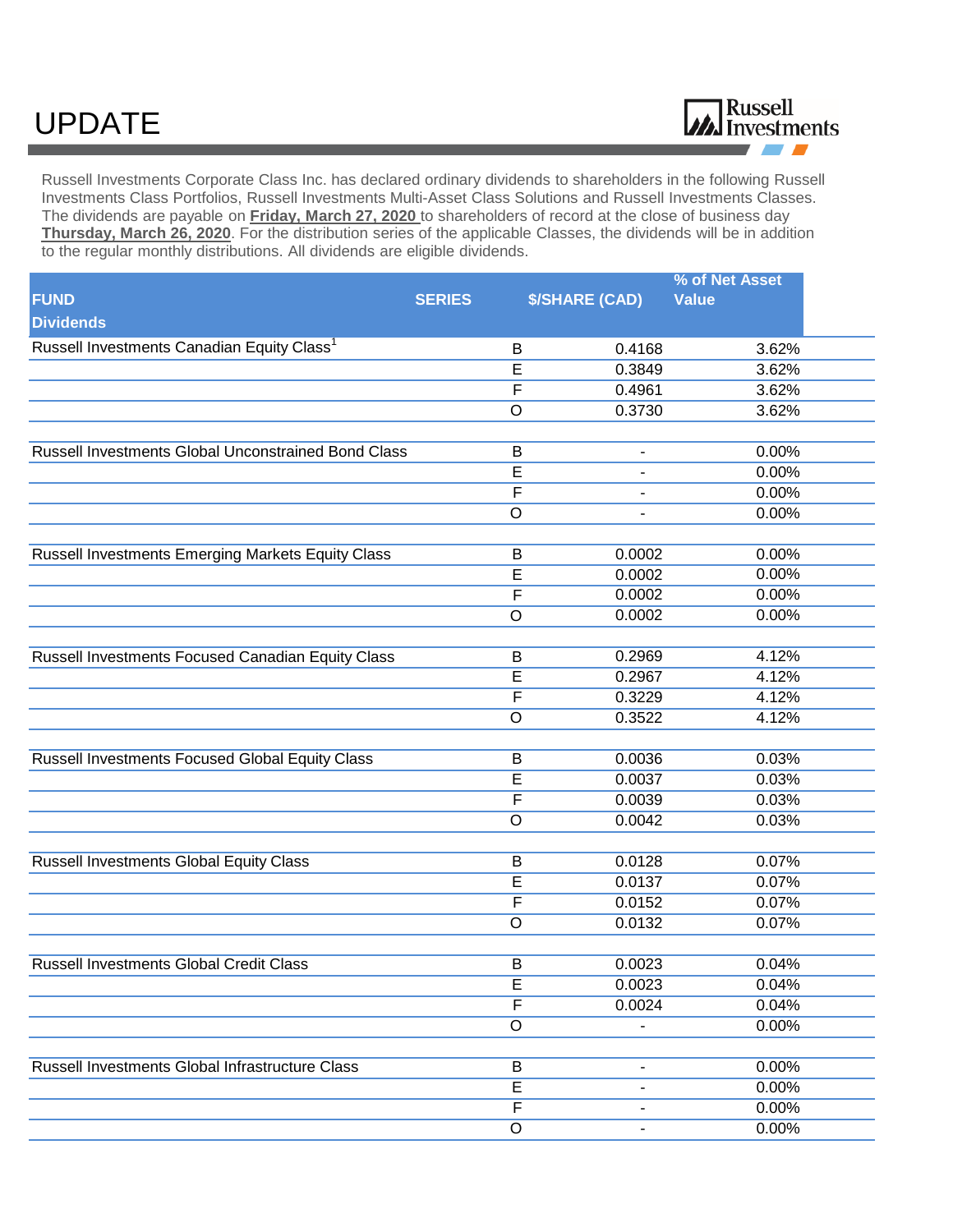|                                                      |                             |                              | % of Net Asset |            |
|------------------------------------------------------|-----------------------------|------------------------------|----------------|------------|
| <b>FUND</b><br><b>Dividends</b>                      | <b>SERIES</b>               | <b>\$/SHARE (CAD)</b>        | <b>Value</b>   |            |
|                                                      |                             |                              |                |            |
| <b>Russell Investments Money Market Class</b>        | B                           | $\overline{\phantom{a}}$     | 0.00%          |            |
|                                                      | $\overline{\mathsf{F}}$     |                              | 0.00%          |            |
|                                                      | $\circ$                     | $\qquad \qquad \blacksquare$ | 0.00%          |            |
|                                                      |                             | 0.0110                       | 0.08%          |            |
| Russell Investments Overseas Equity Class            | B<br>$\overline{E}$         | 0.0114                       | 0.08%          |            |
|                                                      | $\overline{\mathsf{F}}$     |                              |                |            |
|                                                      |                             | 0.0130                       | 0.08%          |            |
|                                                      | $\mathsf O$                 | 0.0122                       | 0.08%          |            |
| Russell Investments Global Smaller Companies Class   | B                           | 0.0100                       | 0.11%          |            |
|                                                      | $\overline{\mathsf{E}}$     | 0.0103                       | 0.11%          |            |
|                                                      | F                           | 0.0111                       | 0.11%          |            |
|                                                      | $\mathsf O$                 | 0.0115                       | 0.11%          |            |
|                                                      |                             |                              |                |            |
| Multi-Asset Growth Strategy Class                    | B                           | 0.0708                       | 0.43%          |            |
|                                                      | $\overline{E}$              | 0.0612                       | 0.43%          |            |
|                                                      | F                           | 0.0827                       | 0.43%          |            |
|                                                      | $\circ$                     | 0.0462                       | 0.43%          |            |
|                                                      | $B-5$                       | 0.0356                       | 0.43%          |            |
|                                                      | $F-5$                       | 0.0373                       | 0.43%          |            |
|                                                      |                             |                              |                |            |
| Russell Investments Canadian Dividend Class          | B                           | 0.3662                       | 4.31%          |            |
|                                                      | E                           | 0.3827                       | 4.31%          |            |
|                                                      | $\overline{F}$              | 0.4139                       | 4.31%          |            |
|                                                      | $\circ$                     | 0.4193                       | 4.31%          |            |
|                                                      | US Dollar Hedged Series B   | 0.2865                       | 4.31%          | <b>USD</b> |
|                                                      |                             |                              |                |            |
| Russell Investments Diversified Monthly Income Class | $\sf B$                     | 0.0850                       | 0.54%          |            |
|                                                      | E                           | 0.0823                       | 0.54%          |            |
|                                                      | $\overline{F}$              | 0.0961                       | 0.54%          |            |
|                                                      | $\overline{O}$              | 0.0766                       | 0.54%          |            |
|                                                      | $B-5$                       | 0.3604                       | 0.54%          |            |
|                                                      | $B-7$                       | 0.2848                       | 0.54%          |            |
|                                                      | $E-5$                       | 0.0495                       | 0.54%          |            |
|                                                      | $E-7$                       | 0.0400                       | 0.54%          |            |
|                                                      | $F-5$<br>$F-7$              | 0.4142                       | 0.54%          |            |
|                                                      | $O-7$                       | 0.3245                       | 0.54%          |            |
|                                                      |                             | 0.3366                       | 0.54%          |            |
|                                                      | US Dollar Hedged Series B-5 | 0.0384                       | 0.54%          | <b>USD</b> |
|                                                      | US Dollar Hedged Series F-5 | 0.0403                       | 0.54%          | <b>USD</b> |
| Russell Investments Fixed Income Class               | B                           | $\overline{\phantom{a}}$     | 0.00%          |            |
|                                                      | $\overline{E}$              | $\qquad \qquad \blacksquare$ | 0.00%          |            |
|                                                      | $\overline{\mathsf{F}}$     | $\blacksquare$               | 0.00%          |            |
|                                                      | $\circ$                     | $\blacksquare$               | 0.00%          |            |
|                                                      | $B-3$                       | $\qquad \qquad \blacksquare$ | 0.00%          |            |
|                                                      | $B-5$                       |                              | 0.00%          |            |
|                                                      |                             |                              |                |            |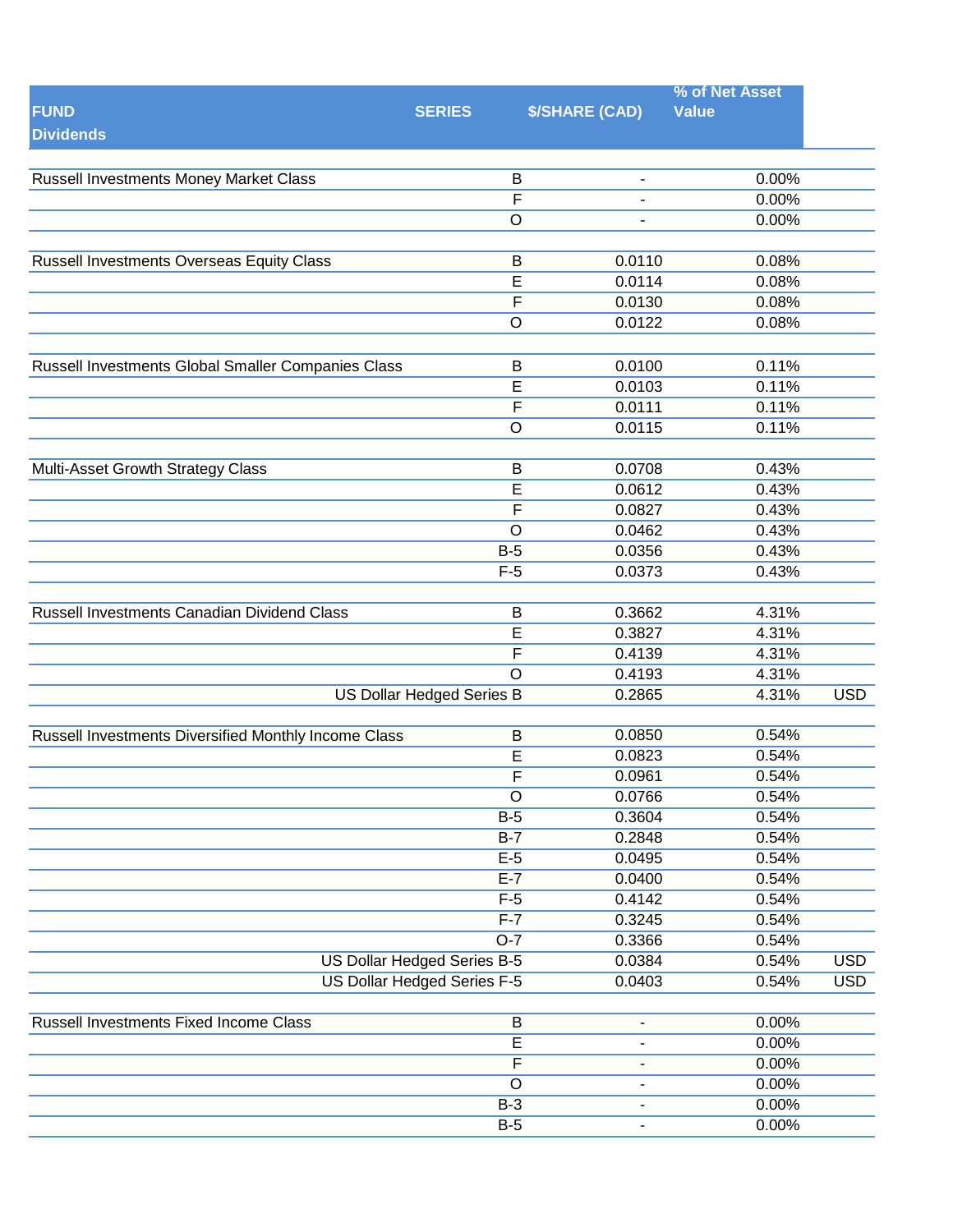| <b>FUND</b><br><b>\$/SHARE (CAD)</b><br><b>Value</b><br><b>SERIES</b><br><b>Dividends</b><br>$E-3$<br>0.00%<br>$\blacksquare$<br>$E-5$<br>0.00%<br>$F-3$<br>0.00%<br>$\blacksquare$<br>$F-5$<br>0.00%<br>٠<br>US Dollar Hedged Series B<br><b>USD</b><br>0.00%<br>$\overline{\phantom{a}}$<br><b>US Dollar Hedged Series F</b><br><b>USD</b><br>0.00%<br>÷<br>Russell Investments Focused US Equity Class<br>B<br>0.0063<br>0.03%<br>$\overline{\mathsf{E}}$<br>0.0064<br>0.03%<br>F<br>0.0069<br>0.03%<br>$\overline{O}$<br>0.0066<br>0.03%<br>0.03%<br><b>CDN Dollar Hedged Series B</b><br>0.0020<br><b>CDN Dollar Hedged Series F</b><br>0.03%<br>0.0020<br>0.30%<br>Russell Investments Income Essentials Class<br>B<br>0.0444<br>E<br>0.30%<br>0.0423<br>$\overline{F}$<br>0.0504<br>0.30%<br>$\overline{O}$<br>0.30%<br>0.0412<br>$B-5$<br>0.30%<br>0.1897<br>0.1683<br>0.30%<br>$B-6$<br>$B-7$<br>0.1497<br>0.30%<br>$E-6$<br>0.0231<br>0.30%<br>0.30%<br>$E-5$<br>0.0258<br>$E-7$<br>0.30%<br>0.0205<br>0.2155<br>0.30%<br>$F-5$<br>0.30%<br>$F-6$<br>0.1924<br>$F-7$<br>0.30%<br>0.1699<br>0.30%<br>$O-7$<br>0.1733<br><b>US Dollar Hedged Series B-5</b><br><b>USD</b><br>0.30%<br>0.0196<br><b>USD</b><br>US Dollar Hedged Series F-5<br>0.0213<br>0.30%<br>0.12%<br>Multi-Asset Growth & Income Strategy Class<br>B<br>0.0147<br>$\overline{E}$<br>0.12%<br>0.0152<br>F<br>0.0165<br>0.12%<br>$\circ$<br>0.0167<br>0.12%<br>$B-5$<br>0.0670<br>0.12%<br>0.12%<br>$B-6$<br>0.0603<br>0.12%<br>$B-7$<br>0.0545<br>$E-6$<br>0.12%<br>0.0626<br>$E-5$<br>0.0692<br>0.12%<br>$E-7$<br>0.12%<br>0.0555<br>$F-5$<br>0.12%<br>0.0752<br>$F-6$<br>0.0681<br>0.12%<br>$F-7$<br>0.12%<br>0.0612<br>$O-7$<br>0.0692<br>0.12%<br><b>Russell Investments Short Term Income Class</b><br>$\overline{B}$<br>0.00%<br>$\blacksquare$<br>$\overline{E}$<br>0.00% |  | % of Net Asset |  |
|-------------------------------------------------------------------------------------------------------------------------------------------------------------------------------------------------------------------------------------------------------------------------------------------------------------------------------------------------------------------------------------------------------------------------------------------------------------------------------------------------------------------------------------------------------------------------------------------------------------------------------------------------------------------------------------------------------------------------------------------------------------------------------------------------------------------------------------------------------------------------------------------------------------------------------------------------------------------------------------------------------------------------------------------------------------------------------------------------------------------------------------------------------------------------------------------------------------------------------------------------------------------------------------------------------------------------------------------------------------------------------------------------------------------------------------------------------------------------------------------------------------------------------------------------------------------------------------------------------------------------------------------------------------------------------------------------------------------------------------------------------------------------------------------------------------------------------------------------------------|--|----------------|--|
|                                                                                                                                                                                                                                                                                                                                                                                                                                                                                                                                                                                                                                                                                                                                                                                                                                                                                                                                                                                                                                                                                                                                                                                                                                                                                                                                                                                                                                                                                                                                                                                                                                                                                                                                                                                                                                                             |  |                |  |
|                                                                                                                                                                                                                                                                                                                                                                                                                                                                                                                                                                                                                                                                                                                                                                                                                                                                                                                                                                                                                                                                                                                                                                                                                                                                                                                                                                                                                                                                                                                                                                                                                                                                                                                                                                                                                                                             |  |                |  |
|                                                                                                                                                                                                                                                                                                                                                                                                                                                                                                                                                                                                                                                                                                                                                                                                                                                                                                                                                                                                                                                                                                                                                                                                                                                                                                                                                                                                                                                                                                                                                                                                                                                                                                                                                                                                                                                             |  |                |  |
|                                                                                                                                                                                                                                                                                                                                                                                                                                                                                                                                                                                                                                                                                                                                                                                                                                                                                                                                                                                                                                                                                                                                                                                                                                                                                                                                                                                                                                                                                                                                                                                                                                                                                                                                                                                                                                                             |  |                |  |
|                                                                                                                                                                                                                                                                                                                                                                                                                                                                                                                                                                                                                                                                                                                                                                                                                                                                                                                                                                                                                                                                                                                                                                                                                                                                                                                                                                                                                                                                                                                                                                                                                                                                                                                                                                                                                                                             |  |                |  |
|                                                                                                                                                                                                                                                                                                                                                                                                                                                                                                                                                                                                                                                                                                                                                                                                                                                                                                                                                                                                                                                                                                                                                                                                                                                                                                                                                                                                                                                                                                                                                                                                                                                                                                                                                                                                                                                             |  |                |  |
|                                                                                                                                                                                                                                                                                                                                                                                                                                                                                                                                                                                                                                                                                                                                                                                                                                                                                                                                                                                                                                                                                                                                                                                                                                                                                                                                                                                                                                                                                                                                                                                                                                                                                                                                                                                                                                                             |  |                |  |
|                                                                                                                                                                                                                                                                                                                                                                                                                                                                                                                                                                                                                                                                                                                                                                                                                                                                                                                                                                                                                                                                                                                                                                                                                                                                                                                                                                                                                                                                                                                                                                                                                                                                                                                                                                                                                                                             |  |                |  |
|                                                                                                                                                                                                                                                                                                                                                                                                                                                                                                                                                                                                                                                                                                                                                                                                                                                                                                                                                                                                                                                                                                                                                                                                                                                                                                                                                                                                                                                                                                                                                                                                                                                                                                                                                                                                                                                             |  |                |  |
|                                                                                                                                                                                                                                                                                                                                                                                                                                                                                                                                                                                                                                                                                                                                                                                                                                                                                                                                                                                                                                                                                                                                                                                                                                                                                                                                                                                                                                                                                                                                                                                                                                                                                                                                                                                                                                                             |  |                |  |
|                                                                                                                                                                                                                                                                                                                                                                                                                                                                                                                                                                                                                                                                                                                                                                                                                                                                                                                                                                                                                                                                                                                                                                                                                                                                                                                                                                                                                                                                                                                                                                                                                                                                                                                                                                                                                                                             |  |                |  |
|                                                                                                                                                                                                                                                                                                                                                                                                                                                                                                                                                                                                                                                                                                                                                                                                                                                                                                                                                                                                                                                                                                                                                                                                                                                                                                                                                                                                                                                                                                                                                                                                                                                                                                                                                                                                                                                             |  |                |  |
|                                                                                                                                                                                                                                                                                                                                                                                                                                                                                                                                                                                                                                                                                                                                                                                                                                                                                                                                                                                                                                                                                                                                                                                                                                                                                                                                                                                                                                                                                                                                                                                                                                                                                                                                                                                                                                                             |  |                |  |
|                                                                                                                                                                                                                                                                                                                                                                                                                                                                                                                                                                                                                                                                                                                                                                                                                                                                                                                                                                                                                                                                                                                                                                                                                                                                                                                                                                                                                                                                                                                                                                                                                                                                                                                                                                                                                                                             |  |                |  |
|                                                                                                                                                                                                                                                                                                                                                                                                                                                                                                                                                                                                                                                                                                                                                                                                                                                                                                                                                                                                                                                                                                                                                                                                                                                                                                                                                                                                                                                                                                                                                                                                                                                                                                                                                                                                                                                             |  |                |  |
|                                                                                                                                                                                                                                                                                                                                                                                                                                                                                                                                                                                                                                                                                                                                                                                                                                                                                                                                                                                                                                                                                                                                                                                                                                                                                                                                                                                                                                                                                                                                                                                                                                                                                                                                                                                                                                                             |  |                |  |
|                                                                                                                                                                                                                                                                                                                                                                                                                                                                                                                                                                                                                                                                                                                                                                                                                                                                                                                                                                                                                                                                                                                                                                                                                                                                                                                                                                                                                                                                                                                                                                                                                                                                                                                                                                                                                                                             |  |                |  |
|                                                                                                                                                                                                                                                                                                                                                                                                                                                                                                                                                                                                                                                                                                                                                                                                                                                                                                                                                                                                                                                                                                                                                                                                                                                                                                                                                                                                                                                                                                                                                                                                                                                                                                                                                                                                                                                             |  |                |  |
|                                                                                                                                                                                                                                                                                                                                                                                                                                                                                                                                                                                                                                                                                                                                                                                                                                                                                                                                                                                                                                                                                                                                                                                                                                                                                                                                                                                                                                                                                                                                                                                                                                                                                                                                                                                                                                                             |  |                |  |
|                                                                                                                                                                                                                                                                                                                                                                                                                                                                                                                                                                                                                                                                                                                                                                                                                                                                                                                                                                                                                                                                                                                                                                                                                                                                                                                                                                                                                                                                                                                                                                                                                                                                                                                                                                                                                                                             |  |                |  |
|                                                                                                                                                                                                                                                                                                                                                                                                                                                                                                                                                                                                                                                                                                                                                                                                                                                                                                                                                                                                                                                                                                                                                                                                                                                                                                                                                                                                                                                                                                                                                                                                                                                                                                                                                                                                                                                             |  |                |  |
|                                                                                                                                                                                                                                                                                                                                                                                                                                                                                                                                                                                                                                                                                                                                                                                                                                                                                                                                                                                                                                                                                                                                                                                                                                                                                                                                                                                                                                                                                                                                                                                                                                                                                                                                                                                                                                                             |  |                |  |
|                                                                                                                                                                                                                                                                                                                                                                                                                                                                                                                                                                                                                                                                                                                                                                                                                                                                                                                                                                                                                                                                                                                                                                                                                                                                                                                                                                                                                                                                                                                                                                                                                                                                                                                                                                                                                                                             |  |                |  |
|                                                                                                                                                                                                                                                                                                                                                                                                                                                                                                                                                                                                                                                                                                                                                                                                                                                                                                                                                                                                                                                                                                                                                                                                                                                                                                                                                                                                                                                                                                                                                                                                                                                                                                                                                                                                                                                             |  |                |  |
|                                                                                                                                                                                                                                                                                                                                                                                                                                                                                                                                                                                                                                                                                                                                                                                                                                                                                                                                                                                                                                                                                                                                                                                                                                                                                                                                                                                                                                                                                                                                                                                                                                                                                                                                                                                                                                                             |  |                |  |
|                                                                                                                                                                                                                                                                                                                                                                                                                                                                                                                                                                                                                                                                                                                                                                                                                                                                                                                                                                                                                                                                                                                                                                                                                                                                                                                                                                                                                                                                                                                                                                                                                                                                                                                                                                                                                                                             |  |                |  |
|                                                                                                                                                                                                                                                                                                                                                                                                                                                                                                                                                                                                                                                                                                                                                                                                                                                                                                                                                                                                                                                                                                                                                                                                                                                                                                                                                                                                                                                                                                                                                                                                                                                                                                                                                                                                                                                             |  |                |  |
|                                                                                                                                                                                                                                                                                                                                                                                                                                                                                                                                                                                                                                                                                                                                                                                                                                                                                                                                                                                                                                                                                                                                                                                                                                                                                                                                                                                                                                                                                                                                                                                                                                                                                                                                                                                                                                                             |  |                |  |
|                                                                                                                                                                                                                                                                                                                                                                                                                                                                                                                                                                                                                                                                                                                                                                                                                                                                                                                                                                                                                                                                                                                                                                                                                                                                                                                                                                                                                                                                                                                                                                                                                                                                                                                                                                                                                                                             |  |                |  |
|                                                                                                                                                                                                                                                                                                                                                                                                                                                                                                                                                                                                                                                                                                                                                                                                                                                                                                                                                                                                                                                                                                                                                                                                                                                                                                                                                                                                                                                                                                                                                                                                                                                                                                                                                                                                                                                             |  |                |  |
|                                                                                                                                                                                                                                                                                                                                                                                                                                                                                                                                                                                                                                                                                                                                                                                                                                                                                                                                                                                                                                                                                                                                                                                                                                                                                                                                                                                                                                                                                                                                                                                                                                                                                                                                                                                                                                                             |  |                |  |
|                                                                                                                                                                                                                                                                                                                                                                                                                                                                                                                                                                                                                                                                                                                                                                                                                                                                                                                                                                                                                                                                                                                                                                                                                                                                                                                                                                                                                                                                                                                                                                                                                                                                                                                                                                                                                                                             |  |                |  |
|                                                                                                                                                                                                                                                                                                                                                                                                                                                                                                                                                                                                                                                                                                                                                                                                                                                                                                                                                                                                                                                                                                                                                                                                                                                                                                                                                                                                                                                                                                                                                                                                                                                                                                                                                                                                                                                             |  |                |  |
|                                                                                                                                                                                                                                                                                                                                                                                                                                                                                                                                                                                                                                                                                                                                                                                                                                                                                                                                                                                                                                                                                                                                                                                                                                                                                                                                                                                                                                                                                                                                                                                                                                                                                                                                                                                                                                                             |  |                |  |
|                                                                                                                                                                                                                                                                                                                                                                                                                                                                                                                                                                                                                                                                                                                                                                                                                                                                                                                                                                                                                                                                                                                                                                                                                                                                                                                                                                                                                                                                                                                                                                                                                                                                                                                                                                                                                                                             |  |                |  |
|                                                                                                                                                                                                                                                                                                                                                                                                                                                                                                                                                                                                                                                                                                                                                                                                                                                                                                                                                                                                                                                                                                                                                                                                                                                                                                                                                                                                                                                                                                                                                                                                                                                                                                                                                                                                                                                             |  |                |  |
|                                                                                                                                                                                                                                                                                                                                                                                                                                                                                                                                                                                                                                                                                                                                                                                                                                                                                                                                                                                                                                                                                                                                                                                                                                                                                                                                                                                                                                                                                                                                                                                                                                                                                                                                                                                                                                                             |  |                |  |
|                                                                                                                                                                                                                                                                                                                                                                                                                                                                                                                                                                                                                                                                                                                                                                                                                                                                                                                                                                                                                                                                                                                                                                                                                                                                                                                                                                                                                                                                                                                                                                                                                                                                                                                                                                                                                                                             |  |                |  |
|                                                                                                                                                                                                                                                                                                                                                                                                                                                                                                                                                                                                                                                                                                                                                                                                                                                                                                                                                                                                                                                                                                                                                                                                                                                                                                                                                                                                                                                                                                                                                                                                                                                                                                                                                                                                                                                             |  |                |  |
|                                                                                                                                                                                                                                                                                                                                                                                                                                                                                                                                                                                                                                                                                                                                                                                                                                                                                                                                                                                                                                                                                                                                                                                                                                                                                                                                                                                                                                                                                                                                                                                                                                                                                                                                                                                                                                                             |  |                |  |
|                                                                                                                                                                                                                                                                                                                                                                                                                                                                                                                                                                                                                                                                                                                                                                                                                                                                                                                                                                                                                                                                                                                                                                                                                                                                                                                                                                                                                                                                                                                                                                                                                                                                                                                                                                                                                                                             |  |                |  |
|                                                                                                                                                                                                                                                                                                                                                                                                                                                                                                                                                                                                                                                                                                                                                                                                                                                                                                                                                                                                                                                                                                                                                                                                                                                                                                                                                                                                                                                                                                                                                                                                                                                                                                                                                                                                                                                             |  |                |  |
|                                                                                                                                                                                                                                                                                                                                                                                                                                                                                                                                                                                                                                                                                                                                                                                                                                                                                                                                                                                                                                                                                                                                                                                                                                                                                                                                                                                                                                                                                                                                                                                                                                                                                                                                                                                                                                                             |  |                |  |
|                                                                                                                                                                                                                                                                                                                                                                                                                                                                                                                                                                                                                                                                                                                                                                                                                                                                                                                                                                                                                                                                                                                                                                                                                                                                                                                                                                                                                                                                                                                                                                                                                                                                                                                                                                                                                                                             |  |                |  |
|                                                                                                                                                                                                                                                                                                                                                                                                                                                                                                                                                                                                                                                                                                                                                                                                                                                                                                                                                                                                                                                                                                                                                                                                                                                                                                                                                                                                                                                                                                                                                                                                                                                                                                                                                                                                                                                             |  |                |  |
|                                                                                                                                                                                                                                                                                                                                                                                                                                                                                                                                                                                                                                                                                                                                                                                                                                                                                                                                                                                                                                                                                                                                                                                                                                                                                                                                                                                                                                                                                                                                                                                                                                                                                                                                                                                                                                                             |  |                |  |
|                                                                                                                                                                                                                                                                                                                                                                                                                                                                                                                                                                                                                                                                                                                                                                                                                                                                                                                                                                                                                                                                                                                                                                                                                                                                                                                                                                                                                                                                                                                                                                                                                                                                                                                                                                                                                                                             |  |                |  |
|                                                                                                                                                                                                                                                                                                                                                                                                                                                                                                                                                                                                                                                                                                                                                                                                                                                                                                                                                                                                                                                                                                                                                                                                                                                                                                                                                                                                                                                                                                                                                                                                                                                                                                                                                                                                                                                             |  |                |  |
|                                                                                                                                                                                                                                                                                                                                                                                                                                                                                                                                                                                                                                                                                                                                                                                                                                                                                                                                                                                                                                                                                                                                                                                                                                                                                                                                                                                                                                                                                                                                                                                                                                                                                                                                                                                                                                                             |  |                |  |
|                                                                                                                                                                                                                                                                                                                                                                                                                                                                                                                                                                                                                                                                                                                                                                                                                                                                                                                                                                                                                                                                                                                                                                                                                                                                                                                                                                                                                                                                                                                                                                                                                                                                                                                                                                                                                                                             |  |                |  |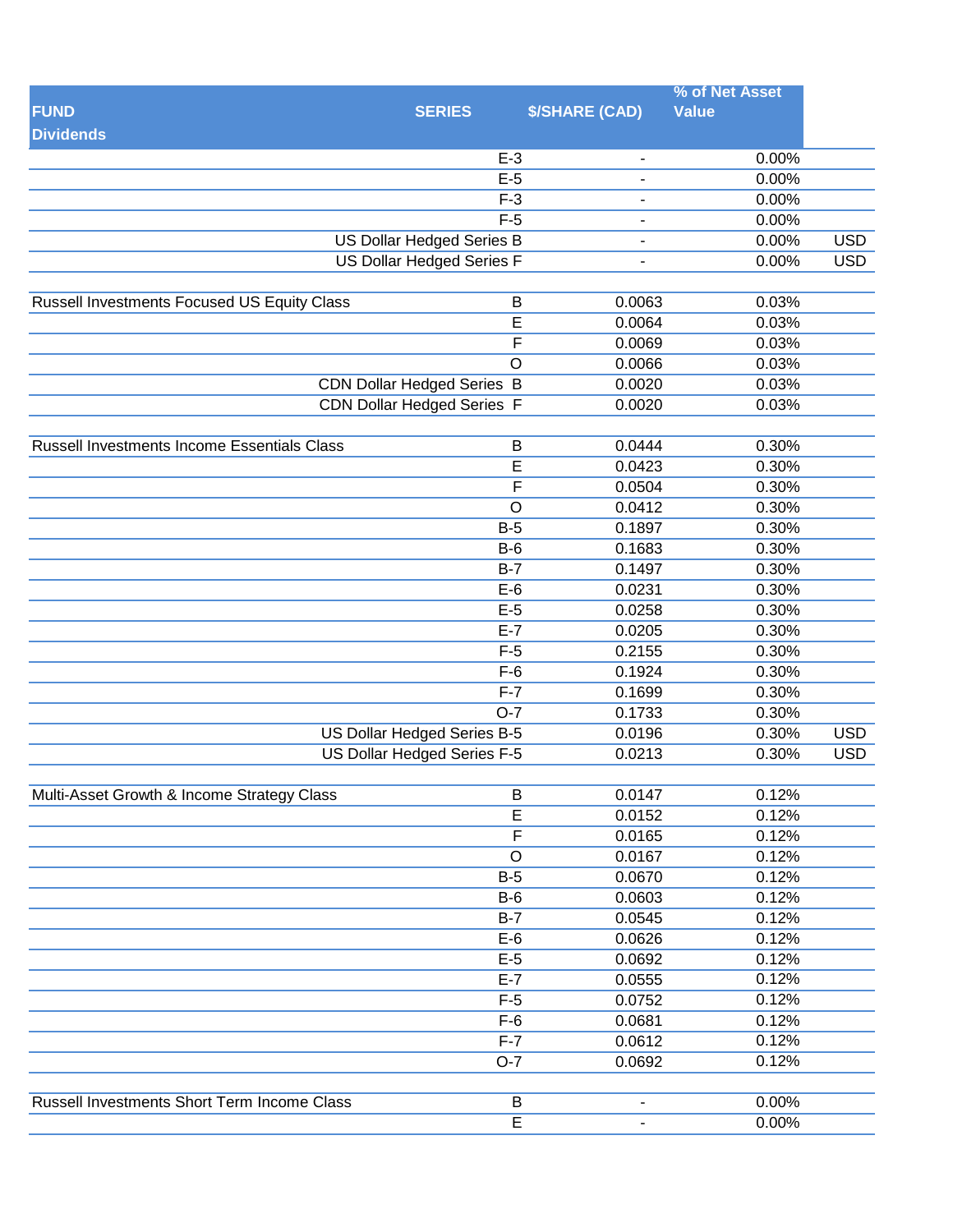|                                                  |                                  |                          | % of Net Asset |            |
|--------------------------------------------------|----------------------------------|--------------------------|----------------|------------|
| <b>FUND</b>                                      | <b>SERIES</b>                    | <b>\$/SHARE (CAD)</b>    | <b>Value</b>   |            |
| <b>Dividends</b>                                 |                                  |                          |                |            |
|                                                  | F                                | $\overline{\phantom{a}}$ | 0.00%          |            |
|                                                  | $\overline{O}$                   |                          | 0.00%          |            |
|                                                  | <b>US Dollar Hedged Series B</b> | ÷                        | 0.00%          | <b>USD</b> |
|                                                  | <b>US Dollar Hedged Series F</b> | $\blacksquare$           | 0.00%          | <b>USD</b> |
|                                                  |                                  |                          |                |            |
| <b>Russell Investments Balanced Class</b>        | B                                | 0.0535                   | 0.39%          |            |
|                                                  | $\overline{E}$                   | 0.0460                   | 0.39%          |            |
|                                                  | $\overline{F}$                   | 0.0626                   | 0.39%          |            |
|                                                  | $\overline{O}$                   |                          | 0.00%          |            |
|                                                  | $B-6$                            | 0.2031                   | 0.39%          |            |
|                                                  | $F-6$                            | 0.2353                   | 0.39%          |            |
|                                                  |                                  |                          |                |            |
| <b>Russell Investments US Equity Class</b>       | $\sf B$                          | 0.0021                   | 0.01%          |            |
|                                                  | $\overline{\mathsf{E}}$          | 0.0022                   | 0.01%          |            |
|                                                  | F                                | 0.0024                   | 0.01%          |            |
|                                                  | $\mathsf O$                      | 0.0020                   | 0.01%          |            |
|                                                  |                                  |                          |                |            |
| <b>Russell Investments Balanced Growth Class</b> | B                                | 0.0645                   | 0.46%          |            |
|                                                  | $\overline{\mathsf{E}}$          | 0.0563                   | 0.46%          |            |
|                                                  | F                                | 0.0759                   | 0.46%          |            |
|                                                  | $\mathsf O$                      | 0.0484                   | 0.46%          |            |
|                                                  | $B-7$                            | 0.2171                   | 0.46%          |            |
|                                                  | $F-2$                            |                          | 0.00%          |            |
|                                                  | $F-7$                            | 0.2576                   | 0.46%          |            |
|                                                  |                                  |                          |                |            |
| Multi-Asset Income Strategy Class                | B                                | 0.0115                   | 0.10%          |            |
|                                                  | $\overline{E}$                   | 0.0116                   | 0.10%          |            |
|                                                  | $\overline{F}$                   | 0.0127                   | 0.10%          |            |
|                                                  | $\overline{O}$                   | 0.0106                   | 0.10%          |            |
|                                                  | $B-5$                            | 0.0574                   | 0.10%          |            |
|                                                  | $F-5$                            | 0.0636                   | 0.10%          |            |
|                                                  | $O-7$                            |                          | 0.00%          |            |
|                                                  |                                  |                          |                |            |
| Russell Investments Conservative Income Class    | B                                | 0.0162                   | 0.17%          |            |
|                                                  | $\overline{E}$                   | 0.0164                   | 0.17%          |            |
|                                                  | F                                | 0.0178                   | 0.17%          |            |
|                                                  | $\circ$                          | 0.0173                   | 0.17%          |            |
|                                                  | $B-5$                            | 0.0949                   | 0.17%          |            |
|                                                  | $E-5$                            | 0.0140                   | 0.17%          |            |
|                                                  | $F-5$                            | 0.1039                   | 0.17%          |            |
| Multi-Asset Fixed Income Class                   | B                                | 0.0003                   | 0.00%          |            |
|                                                  | $\overline{\mathsf{E}}$          | 0.0003                   | 0.00%          |            |
|                                                  | $\overline{\mathsf{F}}$          | 0.0003                   | 0.00%          |            |
|                                                  | $B-3$                            | 0.0020                   | 0.00%          |            |
|                                                  | $F-3$                            | 0.0021                   | 0.00%          |            |
|                                                  |                                  |                          |                |            |
|                                                  |                                  |                          |                |            |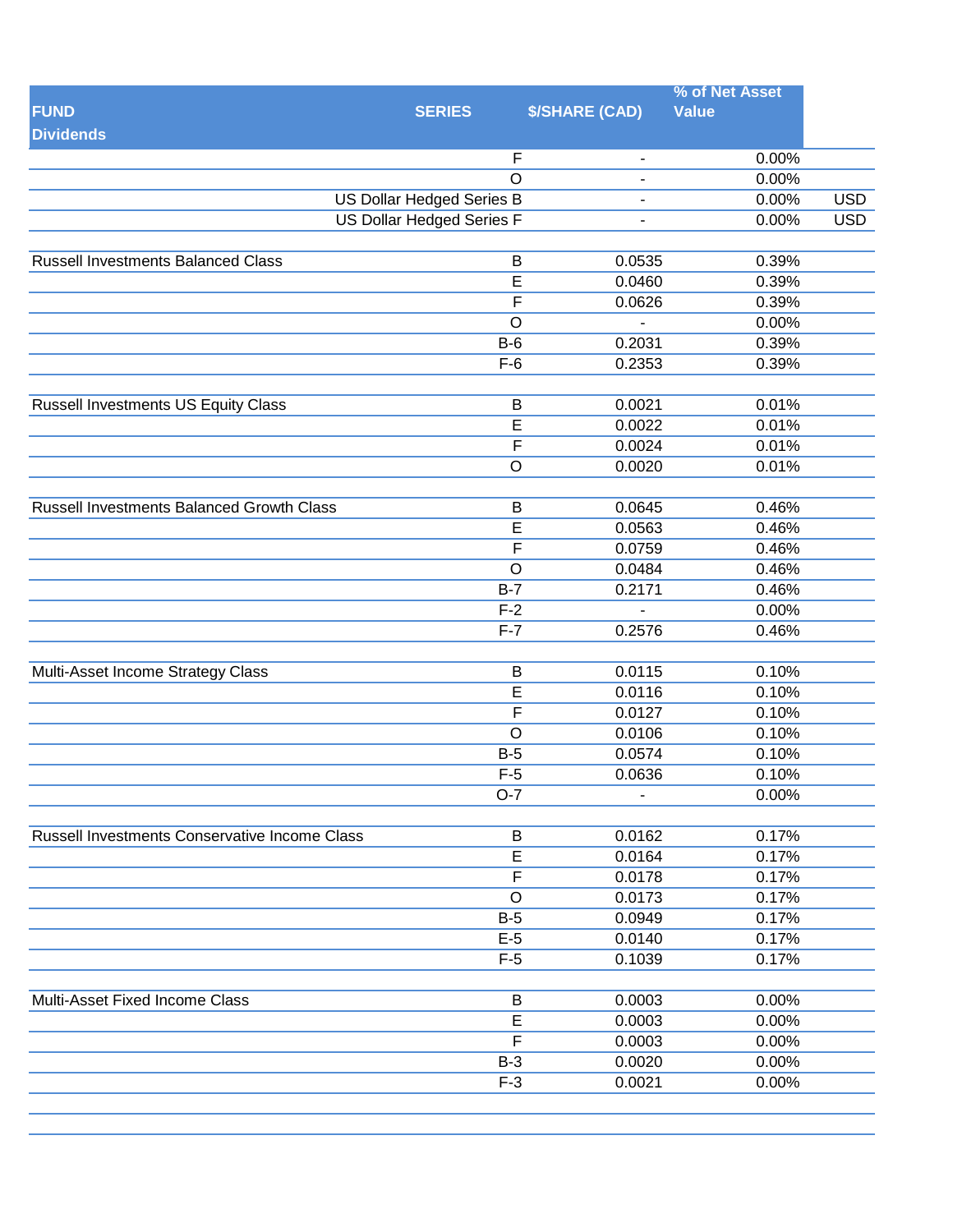| <b>FUND</b><br><b>Dividends</b>            | <b>SERIES</b> | <b>\$/SHARE (CAD)</b> |        | % of Net Asset<br><b>Value</b> |  |
|--------------------------------------------|---------------|-----------------------|--------|--------------------------------|--|
| Russell Investments Long-Term Growth Class |               | в                     | 0.0906 | 0.61%                          |  |
|                                            |               |                       | 0.0796 | 0.61%                          |  |
|                                            |               |                       | 0.1057 | 0.61%                          |  |
|                                            |               |                       | 0.0633 | 0.61%                          |  |